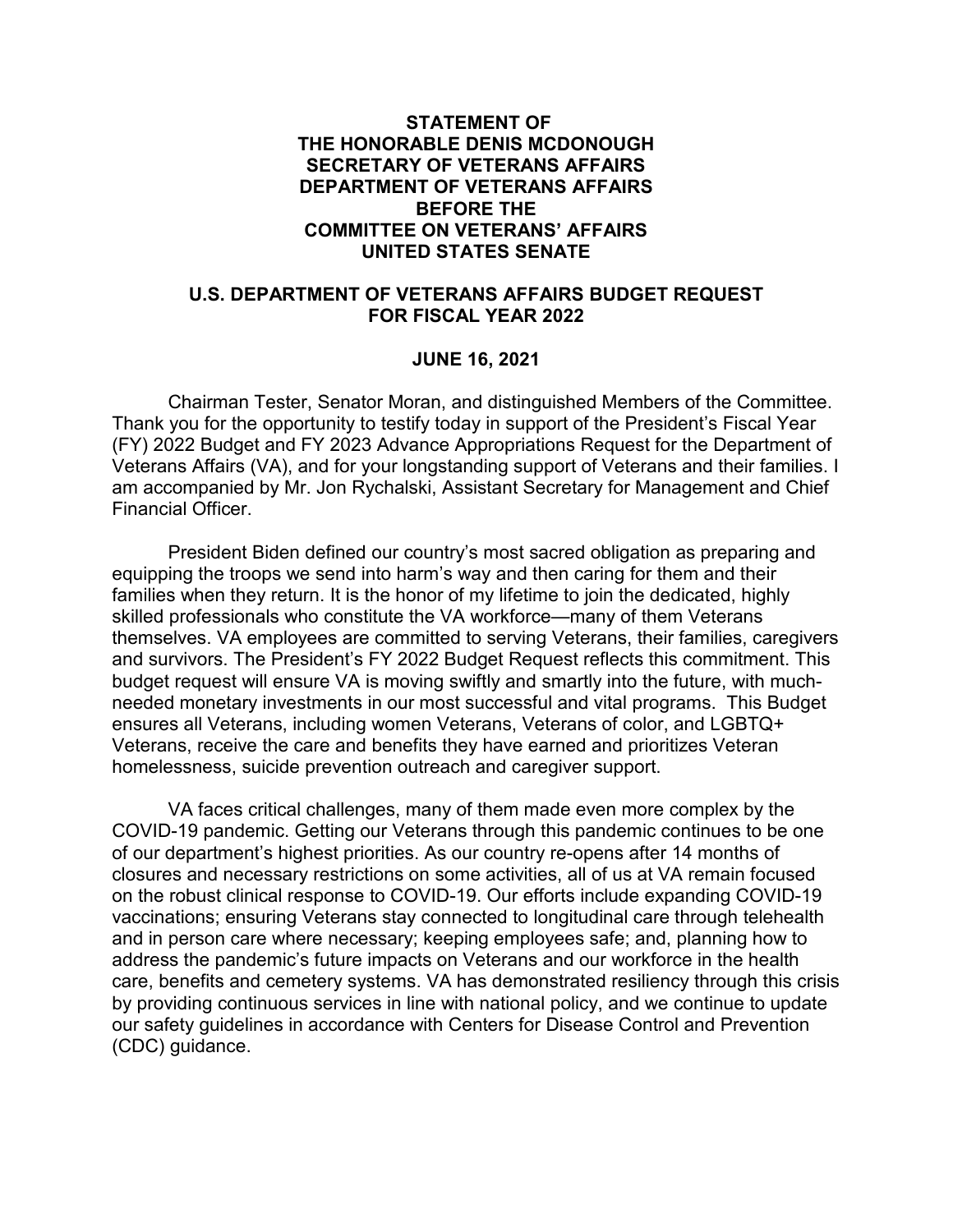We encourage every Veteran to be vaccinated as soon as possible. That is why we thank Congress for providing additional authorities and we have expanded our efforts to include vaccinations for all Veterans, regardless of whether they are enrolled or eligible to enroll in VA health care, for Veterans' spouses, and for Veterans' caregivers, and, most recently, for some 12- to 17-year-olds, including those serving as Veteran caregivers and those who qualify as beneficiaries under VA's Civilian Health and Medical Program.

As of June 11, VA has fully vaccinated more than 3 million Veterans, family members, caregivers, employees, and federal partners. We are seeing the positive results of those efforts. I am honored and delighted to report that VA recorded zero deaths from COVID-19 in our facilities on May 24 for the first time in more than a year. That is a critically important indicator of significant progress in fighting this pandemic. As we prepared for Memorial Day, a time of special significance for us and our Veteran communities, we followed CDC guidance and relaxed restrictions at our National Cemeteries which allowed us to remember our fallen heroes in person again this year. We are seeking input from VA employees about how we can safely and confidently bring our teams back to work in a manner consistent with CDC guidance and datadriven facts. We look forward to our continued return to normal operations, while recognizing that this pandemic has had an impact on every aspect of daily life for Veterans, their families, and all Americans.

## **Fiscal Year 2022 Budget and 2023 Advance Appropriations**

The President's FY 2022 Budget Request includes \$269.9 billion (with medical collections), a 10.0% increase above 2021. This includes a discretionary budget request of \$117.2 billion (with medical collections). The request includes \$101.5 billion (with collections) for VA medical care, \$8.7 billion or 9.4% above the 2021 enacted level. The 2022 mandatory funding request totals \$152.7 billion, an increase of \$14.9 billion or 10.8% above 2021. This funding is in addition to the substantial resources provided in the American Rescue Plan Act of 2021.

The 2023 Medical Care Advance Appropriations Request includes a discretionary funding request of \$115.5 billion (with medical care collections). The 2023 mandatory Advance Appropriations request is \$156.6 billion for Veterans benefits programs (Compensation and Pensions, Readjustment Benefits, and Veterans Insurance and Indemnities).

#### **Strategic Focus**

To fulfill our country's most sacred obligation, every decision I make will be determined by whether it increases Veterans' access to care and benefits and improves outcomes for them. I will work tirelessly to rebuild trust and restore VA as the premier agency for ensuring the well-being of America's Veterans through a persistent focus on the three core responsibilities of the Department: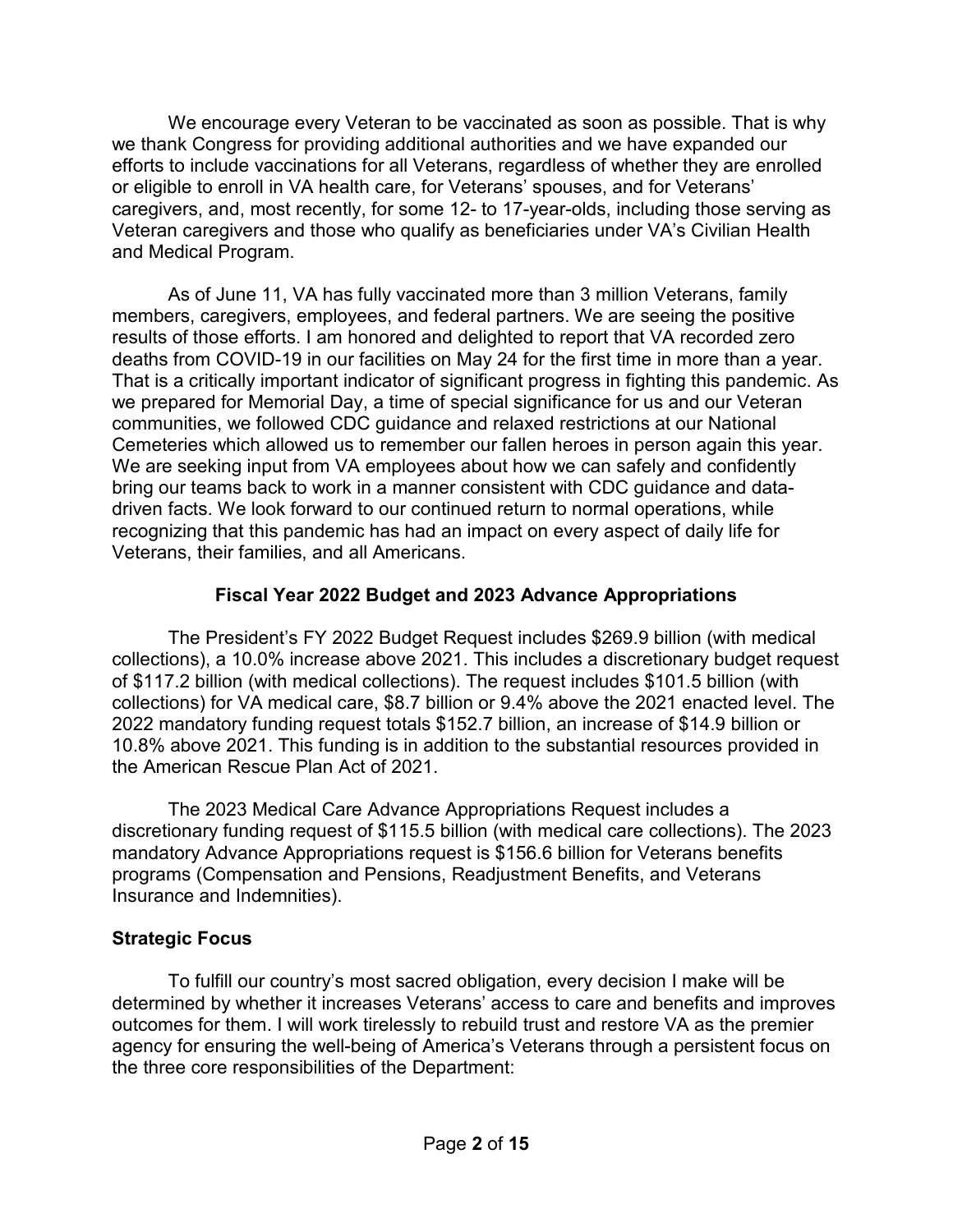- 1. Providing our Veterans with timely world-class health care;
- 2. Ensuring our Veterans and their families have timely access to their benefits; and
- 3. Honoring our Veterans with their final resting place and lasting tributes to their service.

Under my leadership, the Department will make it a priority to implement management reforms to improve accountability and ensure Veterans receive the care and benefits they have earned. In addition to the funding for medical care, this Budget includes \$3.4 billion for the General Operating Expenses - Veterans Benefits Administration (VBA) account, including funds to hire 429 new disability compensation claims processors, and \$394 million for the National Cemetery Administration (NCA). The Budget fully funds operation of the largest integrated health care system in the United States, with over 9.2 million enrolled Veterans, provides disability compensation benefits to nearly 6 million Veterans and their survivors and administers pension benefits for over 350,000 Veterans and their survivors.

In addition to focusing on these three core responsibilities, President Biden also tasked me with:

- 1. Getting our Veterans through this COVID-19 pandemic;
- 2. Helping our Veterans build civilian lives of opportunity with the education and jobs worthy of their skills and talents;
- 3. Ensuring VA welcomes all our Veterans, including women Veterans, Veterans of color, and LGBTQ+ Veterans; and Diversity, Equity and Inclusion are woven into the fabric of the Department;
- 4. Working to eliminate Veteran homelessness and prevent suicide; and
- 5. Keeping faith with our families and caregivers.

# **Key Challenges:**

As VA addresses the numerous challenges brought on or exacerbated by the COVID-19 pandemic, we also will need to tackle other longstanding issues that are essential to the Department's ability to sustainably and effectively execute its mission, including (1) establishing the right balance of direct care and purchased care, (2) delivering timely access to high-quality mental health care, including substance use disorder care, and preventing Veteran suicide, (3) increasing support to families and caregivers, (4) increasing support for the growing number of women Veterans who utilize VA services, (5) providing a whole of government solution to drive progress to eliminate Veteran homelessness, (6) improving support for transitioning servicemembers through improvements to the Transition Assistance Program (TAP), education and job training programs, and (7) addressing an aging medical infrastructure.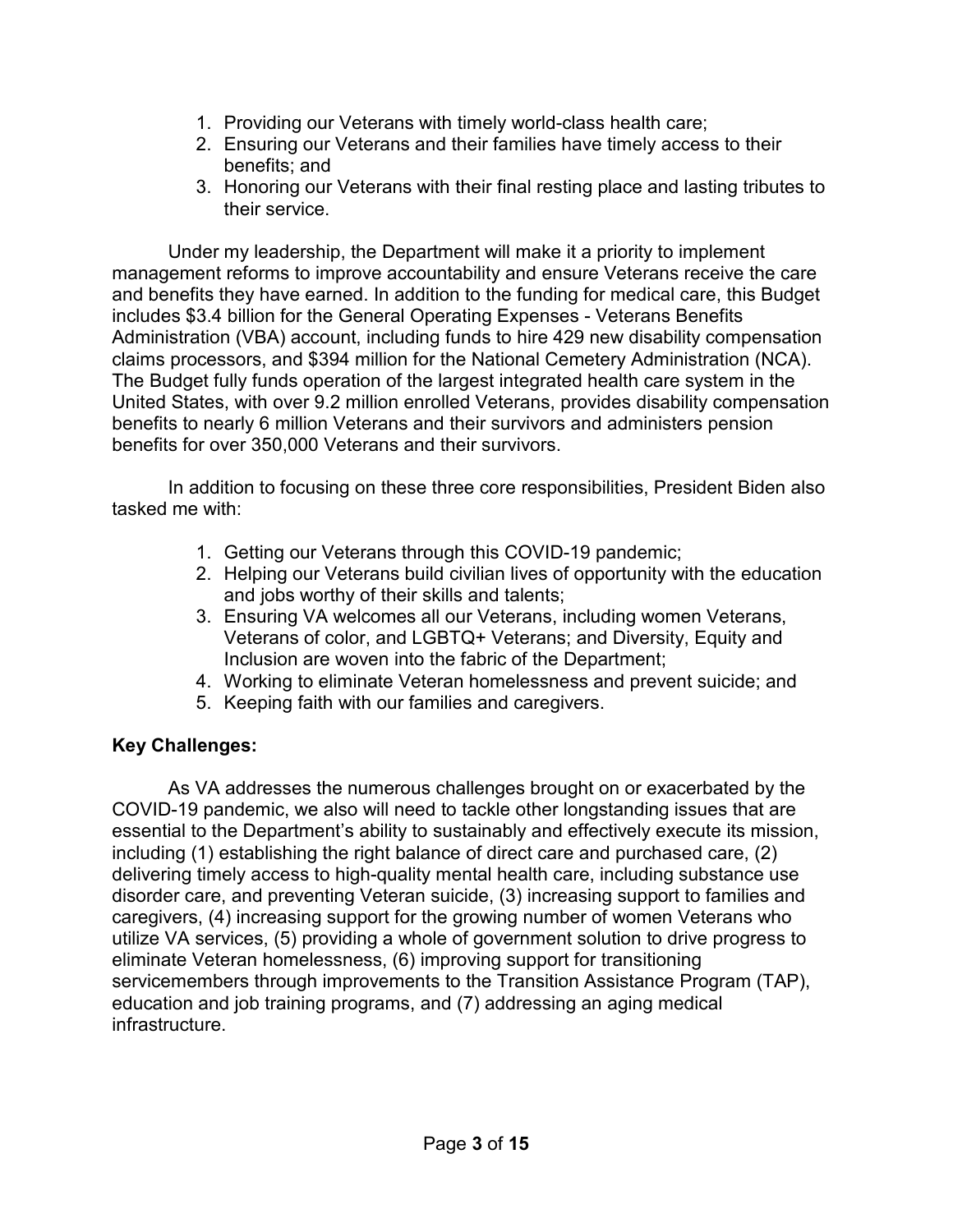#### *Establishing the Right Balance of VA and Community Care*

Providing Veterans with timely access to high quality health care is essential. VA remains committed to a strong, thriving direct VA health care system, augmented by a robust and high-quality community care network. We will continue to expand access, innovate, and leverage our research and education missions to push the boundaries of what is possible in serving our Nation's Veterans. In short, we will lead – empowering each Veteran with the confidence that their trusted system will lead with sustained excellence on their behalf and on behalf of future generations of Veterans. For the Veterans listening today: VA is here as a welcoming, steady force ready to help you grow your health and well-being with the excellence you expect from us.

## *Access to Mental Health and Suicide Prevention*

VA has made suicide prevention a top clinical priority and is implementing a comprehensive public health approach to reach all Veterans. The 2022 Budget Request includes \$598 million, nearly \$287 million above the 2021 enacted level, for existing programs dedicated to suicide prevention outreach and related activities, including funding to increase the capacity of the Veterans Crisis Line. Funding for mental health in total grows to \$13.5 billion in 2022, up from \$12.0 billion in 2021. Our commitment to a proactive, Veteran-centered Whole Health approach is integral to our mental health care efforts and includes online and telehealth access strategies. Whole Health can help Veterans reconnect with their mission and purpose in life as part of our comprehensive approach to reducing risk. Suicide is a complex issue with no single cause. Maintaining the integrity of VA's mental health care system is vitally important, but it is not enough. We know some Veterans may not receive any health care services from VA, which highlights VA alone cannot end Veteran suicide. This requires a nationwide effort.

VA developed the *National Strategy for Preventing Veteran Suicide* (2018), [1](#page-3-0) which laid the foundation for VA's approach to suicide. This national vision for preventing Veteran suicide is grounded in three major tenets in which we firmly believe: (1) suicide is preventable, (2) suicide requires a public health approach, combining community-based and clinical approaches and (3) everyone has a role to play in suicide prevention. While the development of the National Strategy was groundbreaking in defining the vision of reaching and serving Veterans within and outside Veterans Health Administration (VHA) clinical care, VA moved to translate the vision of the 10-year National Strategy into operational plans of actions in: Suicide Prevention 2.0 (SP 2.0) combined with the Suicide Prevention Now initiative.

My promise to Veterans remains the same: (1) to promote, preserve and restore Veterans' health and well-being, (2) to empower and equip them to achieve their life goals using a whole health approach and (3) to provide state-of-the-art clinical

<span id="page-3-0"></span> $\overline{a}$ <sup>1</sup> Department of Veterans Affairs (2018). National Strategy for Preventing Veteran Suicide. Washington, DC. Available at [https://www.mentalhealth.va.gov/suicide\\_prevention/docs/Office-of-Mental-Health-and-Suicide-](https://www.mentalhealth.va.gov/suicide_prevention/docs/Office-of-Mental-Health-and-Suicide-Prevention-National-Strategy-for-Preventing-Veterans-Suicide.pdf)[Prevention-National-Strategy-for-Preventing-Veterans-Suicide.pdf.](https://www.mentalhealth.va.gov/suicide_prevention/docs/Office-of-Mental-Health-and-Suicide-Prevention-National-Strategy-for-Preventing-Veterans-Suicide.pdf)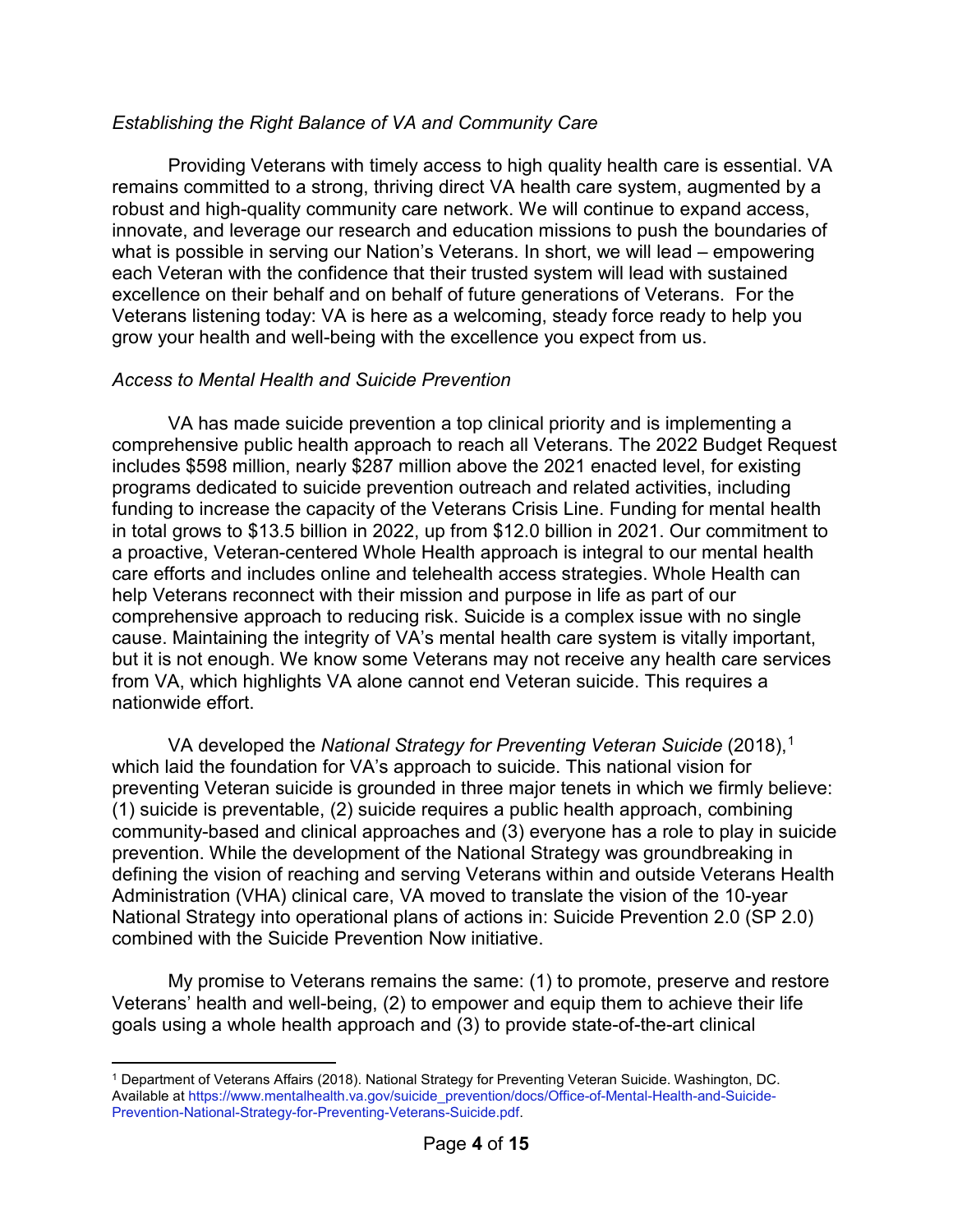treatments. We will continue to invest and share resources with community organizations in the fight against Veteran suicide. We understand Veterans possess unique characteristics and experiences related to their military service that may increase their risk of suicide. Additionally, Veterans also tend to possess skills and protective factors, like resilience and a strong sense of belonging to a group.

#### *Supporting Caregivers*

The 2022 request includes \$1.4 billion, an increase of \$350 million above 2021, in funding dedicated to the Caregiver Support Program (CSP). The CSP empowers caregivers to provide care and support to Veterans with a wide range of resources through the Program of General Caregiver Support Services (PGCSS) and the Program of Comprehensive Assistance for Family Caregivers (PCAFC). As a result of the *John S. McCain III, Daniel Akaka, and Samuel R. Johnson VA Maintaining Internal Systems and Strengthening Integrated Outside Networks Act of 2018*, or *the VA MISSION Act of 2018,* VA began a major expansion of PCAFC.

PCAFC expansion rolls out in two phases. The first phase, which began on October 1, 2020, expands PCAFC eligibility to include eligible Veterans who incurred or aggravated a serious injury in the line of duty on or before May 7, 1975. Effective October 1, 2022, the second phase will expand PCAFC eligibility to include eligible Veterans who incurred or aggravated a serious injury in the line of duty between May 7, 1975, and September 11, 2001.

Expansion of this Program was contingent upon the implementation and certification of the new IT system, Caregiver Record Management Application (CARMA). CARMA automates manual processes and integrates with other VA systems, increasing efficiencies and effectiveness, and allowing for more effective monitoring and management of the program for caregivers and VA staff.

CARMA supports consistency through systematic calculations of monthly stipend payments and provides a mechanism for CARMA users to identify upcoming reassessments of PCAFC participants, among other key functions. A new digital version of VA FORM 10-10CG allows online PCAFC applications.

VA also expedited the hiring of key staff with clinical qualifications and organizational skills to support program needs, provide a strong infrastructure and standardize application processing and adjudication, ensuring consistent eligibility decision-making. The expansion funded by this request will support providing training and education to over 1,900 field-based staff dedicated to the caregiver program. CSP has already expanded to approximately 1,800 staff. These changes will help ensure Veterans and caregivers receive timely, accurate assessments and eligibility determinations, as well as an improved customer experience.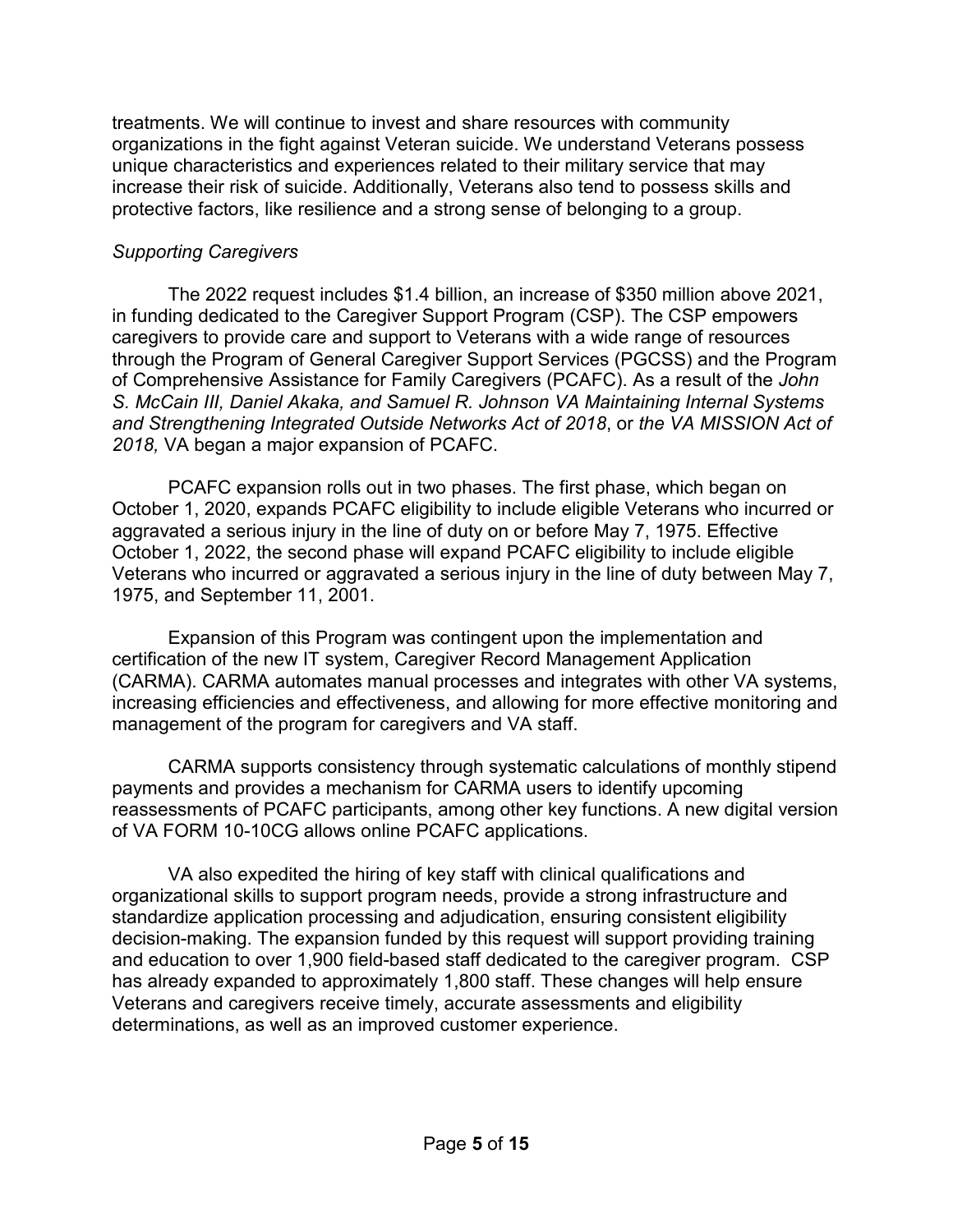#### *Improving Support for Women Veterans*

As the number of women Veterans enrolling in VA health care continues to increase, VA must be prepared to meet their needs. Women make up 16.5% of today's Active Duty military forces and 19% of National Guard and Reserves. Based on the trend, the expected number of women Veterans using VA health care will rise rapidly. More women are choosing VA for their health care than ever before, with women accounting for over 30% of the increase in Veterans enrolled over the past 5 years. The number of women Veterans using VA health care services has more than tripled since 2001, growing from 159,810 to more than 550,000 today. To support the growing number of women Veterans, VA will increase total planned obligations from all funding sources for gender-specific care from \$630 million in 2021 to \$706 million in 2022, an increase of \$76 million, or 12%.

To address the needs of the growing number of women Veterans who are eligible for VA health care, VA is strategically enhancing services and access for women Veterans by hiring women's health personnel nationally to fill any gaps in capacity to provide gender specific care — this includes hiring primary care providers, gynecologists, mental health care providers and care coordinators across all VISNS so that VA is able to fulfill the mission of caring for those we serve. Funds also are available for programs such as pelvic floor physical therapy or lactation support. These efforts will be sustained by the 2022 request, which includes \$105 million for the Office of Women's Health.

Each of the 171 VA medical centers across the United States now has a full-time Women Veterans Program Manager tasked with advocating for the health care needs of women Veterans. Mini residencies in women's health with didactic and practicum components have been implemented to enhance clinician proficiency. Since 2008, more than 7,600 health care providers and nurses have been trained in the local and national mini-residency programs and even more have participated in monthly webinars and Talent Management System (TMS) trainings, not only developing women's health experts, but also enhancing competency of all clinicians across the system.

Under a new collaboration with the Office of Rural Health, we established a pathway for accelerating access to women's health training for rural primary care providers. VHA actively recruits providers with experience in women's health care to join its care team. VHA has launched numerous initiatives to improve access to state-of-theart reproductive health services, mental health services and emergency services for women Veterans, as well as focusing on enhancing care coordination through technological innovations such as registries and mobile applications.

To provide the highest quality of care to women Veterans, VA offers women Veterans trained and experienced designated Women's Health Primary Care Providers (WH-PCP). National VA satisfaction and quality data indicate women who are assigned to WH-PCPs have higher satisfaction and higher quality of gender specific care than those assigned to other providers. Importantly, we also find women assigned to WH-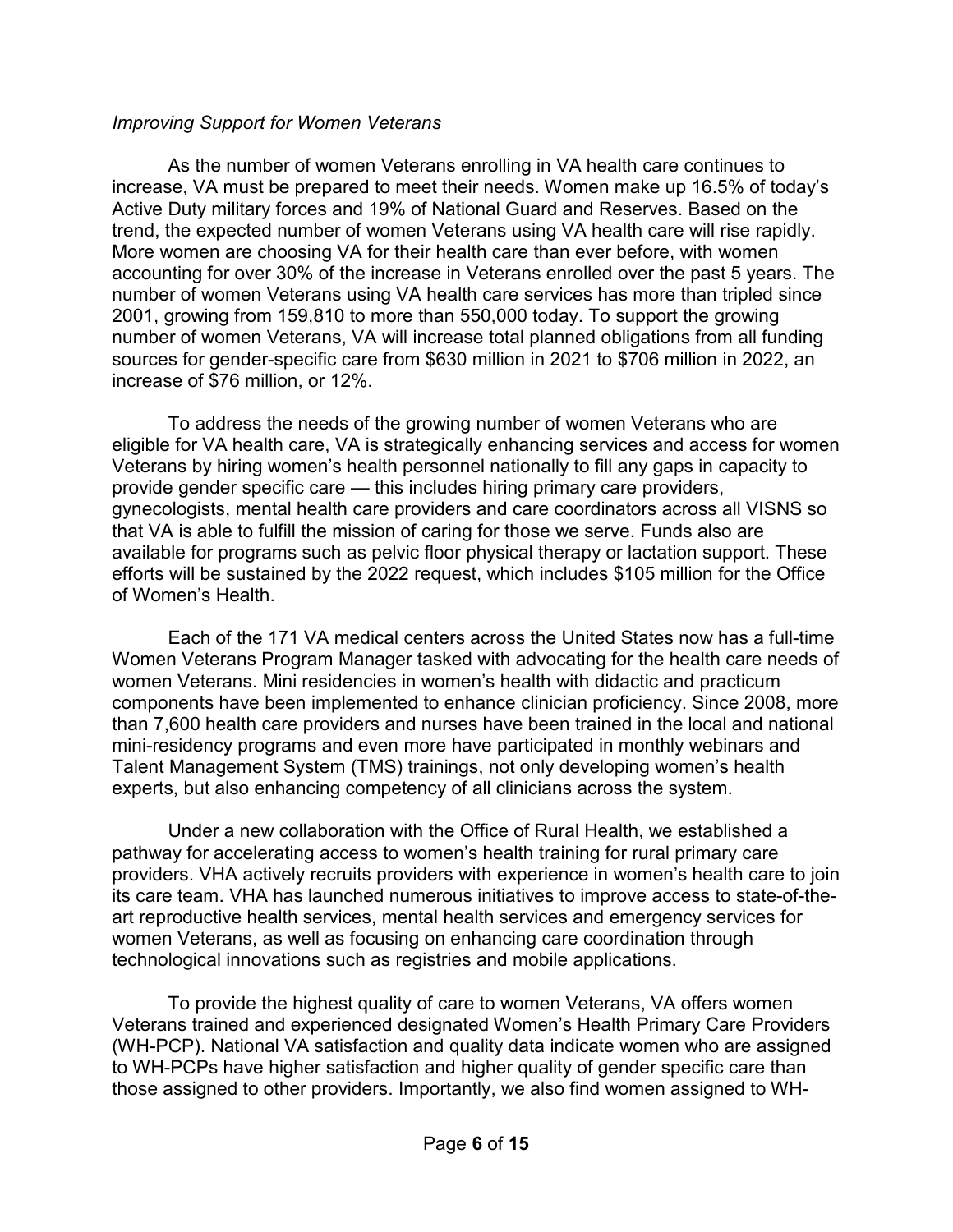PCPs are twice as likely to choose to stay in VA health care over time. Designated WH-PCPs are available across all VA Health Care Systems, and VA is actively recruiting additional new providers with even more enhanced proficiency in women's health care. VA provides full services to meet specific needs of women Veterans, such as gynecology, maternity care, infertility services, reproductive mental health services and military sexual trauma assistance.

#### *Eliminating Veteran Homelessness*

VA remains committed to ending Veteran homelessness. The 2022 Budget Request includes \$2.2 billion for Veteran homelessness programs, an increase of 8.4% over the 2021 enacted level (base funding only). In addition, VA will obligate \$486 million in ARP funding in 2022, for a total of \$2.6 billion dedicated to reducing Veteran homelessness in 2022. The goal is to ensure every Veteran has permanent, sustainable housing with access to high-quality health care and other supportive services to prevent Veteran homelessness. VA has partnered closely with other Federal agencies and with State and local programs across the country to:

- Identify all Veterans experiencing homelessness;
- Provide shelter immediately to any Veteran experiencing unsheltered homelessness;
- Provide service-intensive transitional housing to Veterans who prefer and choose such a program;
- Move Veterans swiftly into permanent housing; and
- Have resources, plans, partnerships and system capacity in place should any Veteran become homeless or be at risk of homelessness.

VA has made significant progress to prevent and end Veteran homelessness. The number of Veterans experiencing homelessness in the United States has declined by nearly half since 2010. On any given night in January 2020, an estimated 37,252 Veterans were experiencing homelessness. Since 2010, over 850,000 Veterans and their family members have been permanently housed or prevented from becoming homeless. Efforts to end Veteran homelessness have resulted in an expansion of services available to permanently house homeless Veterans and the implementation of new programs aimed at prevention, including low-threshold care/engagement strategies and monitoring homeless outcomes. VA offers a wide array of interventions designed to find Veterans experiencing homelessness, engage them in services, find pathways to permanent housing and prevent homelessness from reoccurring.

#### *Economic Opportunity*

As an overall group, Veterans fare better economically than the average American. However, Veterans and their spouses still face economic challenges. Helping Veterans build civilian lives of opportunity with the education and jobs worthy of their skills and talents is a critical priority. The budget request supports this commitment by making key investments in VBA, including an increase of \$81.5 million to support the Digital GI Bill Modernization effort, as well as an increase of \$5 million for the Veterans'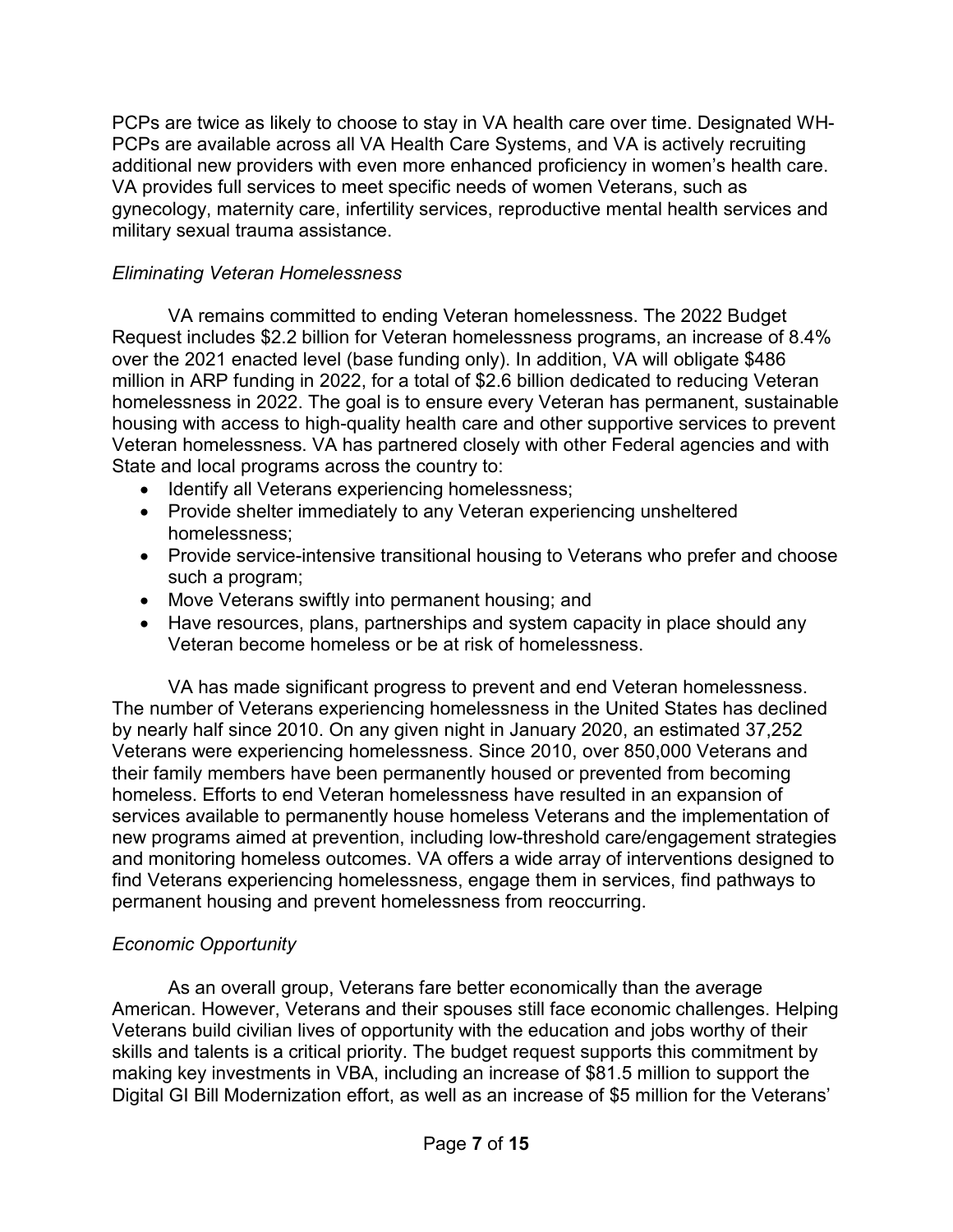Clean Energy Job Training program in conjunction with the Department of Labor, and \$3.6 million for the VA Disability Employment Pilot Project to assist Veterans with service-connected disabilities seeking employment opportunities.

VA military-to-civilian transition programs are designed to give transitioning Service members the best possible start to their post-military lives. The VA Benefits and Services course, as part of the interagency Transition Assistance Program (TAP), helps Service members and their spouses understand how to access the VA benefits and services they have earned. VA TAP provides resources and tools Service members need to achieve emotional and physical health, attain economic stability in civilian life and become career ready. Although TAP has evolved significantly over the years, we continue to assess its effectiveness and evolve where appropriate to promote meaningful and economically enriching lives for Veterans and their families.

## *Addressing an Aging Infrastructure*

The 2022 request includes \$2.2 billion, a 26.8% increase over 2021, for Major and Minor Construction. The Major Construction request includes funding for 12 medical facility and two cemetery expansion projects. Additionally, the President requests \$18 billion in mandatory funding in the American Jobs Plan (AJP) to modernize VA health care facilities with \$3 billion to address immediate infrastructure needs within VA health care facilities and the remaining \$15 billion to fully modernize or replace outdated medical centers with state-of-the-art facilities. We look forward to working with Congress to achieve our shared goal of addressing VA's aging infrastructure.

VA operates the largest integrated health care, member benefits and cemetery system in the Nation, with more than 1,700 hospitals, clinics and other health care facilities; a variety of benefits and service locations; and national cemeteries. The VA infrastructure portfolio consists of approximately 184 million owned and leased square feet—one of the largest in the Federal Government. The median age of U.S. private sector hospitals is 11 years; however, the median age of VA's portfolio is 58 years, with 69% of VA hospitals over the age of 50. With aging infrastructure comes operational disruption, risk and cost. VA estimates that between \$49 and \$59 billion in short- and medium-term investments will be needed to maintain our infrastructure using our annual Strategic Capital Investment Planning process. However, any effort to fully address the aging infrastructure portfolio needs would likely far exceed those estimates and occur over a significant timeline.

VA's market assessments have been on-going for nearly two years, allowing VA to gain significant insights into trends and needs in the VA health care delivery system – with enhancing Veteran access and outcomes at the core. The VA MISSION Act requires VA to continue construction, leasing, budgeting, and long-range capital planning activities while the market assessment and Asset and Infrastructure Review (AIR) Commission activities are occurring. The additional AJP investment would enable planning to start sooner to address facilities we know are not conducive to future health care delivery, while still being informed by outcomes of the AIR process.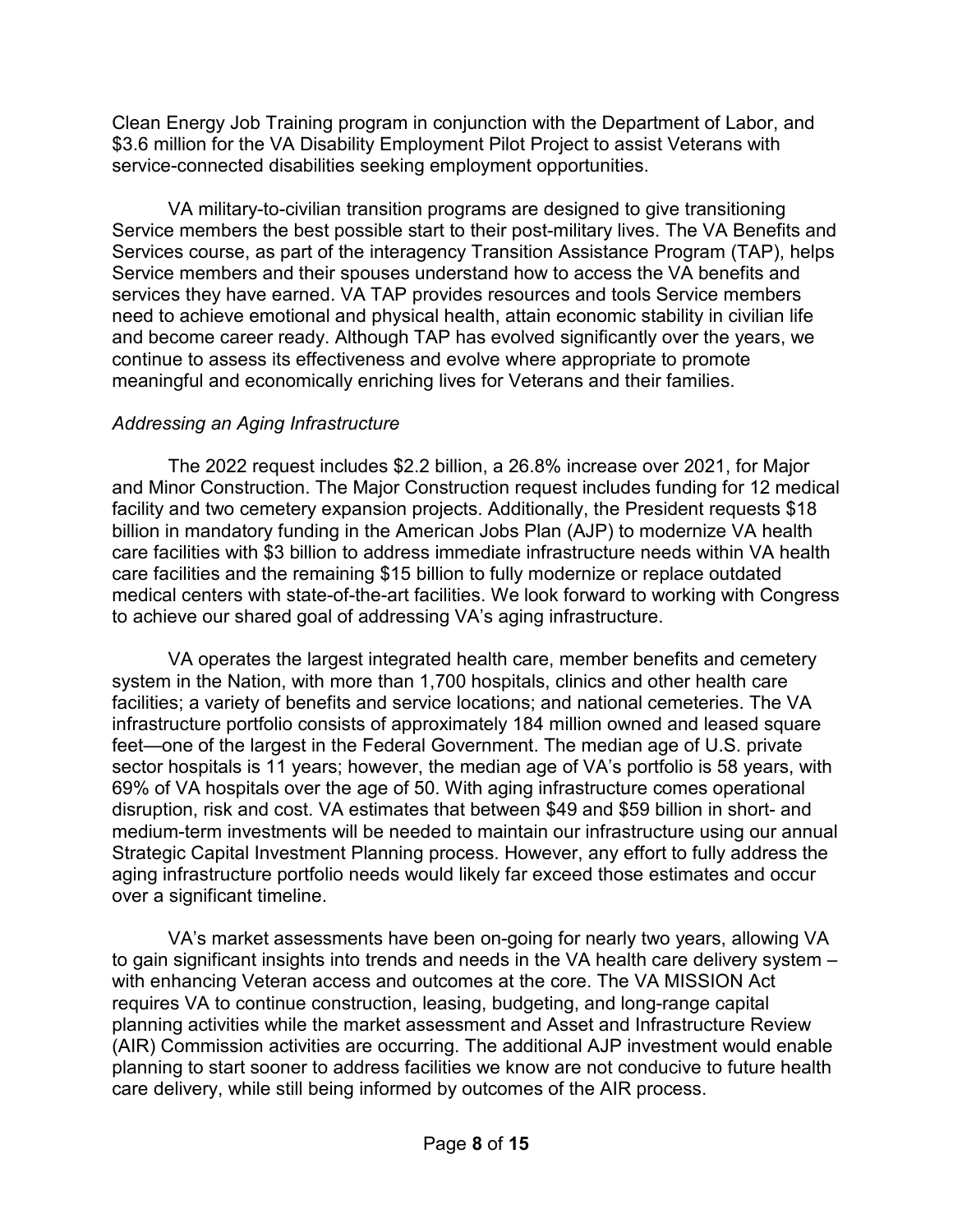Health care innovation is occurring at an exponential pace and the comparative age between VA facilities and private sector facilities is informed by these trends. The architects who designed and constructed many VA facilities in the decades following World War II could not have anticipated the requirements of today's medical technology and the key role infrastructure—and technological infrastructure—now plays in delivering safe and high-quality health care. As a result, many of VA's facilities were not designed with these technology and infrastructure requirements, which limits our agility and ability to meet the evolving health care needs of Veterans.

The experience of responding to the COVID-19 pandemic brought critical lessons. Uncertainty regarding the timing and location of the next surge or surges in cases across the country underscored the importance of portable capabilities (e.g., 24 bed Intensive Care Unit that can be transported) for VA health care's Fourth Mission role in future public health emergencies.

Transforming VA health care to achieve a safer, sustainable, greener, personcentered national health care model requires VA to leverage innovations in medical technology and clinical procedures. As technology-enabled trends in U.S. medicine bring health care closer to individuals and communities, there is less demand for prodigious, sprawling campuses and more demand for emphasis on ambulatory facilities and virtual care. Many surgical, medical and diagnostic procedures that once required a hospital stay now are performed safely in the outpatient setting, and telehealth and tele-service delivery bring expertise to a patient's own home.

This evolving landscape requires VA to rebalance and recapitalize its infrastructure to optimize the mix of traditional inpatient hospitals with outpatient hospitals, multi-specialty Community Based Outpatient Clinics, single specialty Community Based Outpatient Clinics and virtual care.

#### **Leveraging Technology to Support Service and Medical Care Delivery**

VA is undergoing one of the most comprehensive information technology (IT) infrastructure modernizations in the Federal government, which will support seamless transition of health care information throughout an individual's journey from military service to Veteran status. The 2022 Budget Request includes \$4.8 billion in appropriations for the Office of Information and Technology to pilot application transformation efforts, support cloud modernization, deliver efficient IT services and enhance customer service experience. Our three main transformative projects are the implementation of the Electronic Health Record Modernization (EHRM); the replacement of VA's multiple, aging systems to manage its inventory and assets with the enterprise-wide inventory management system used by the Department of Defense (DoD)—the Defense Medical Logistics Standard Support (DMLSS); and the adoption of a new financial and acquisition management system—our Financial Management Business Transformation (FMBT).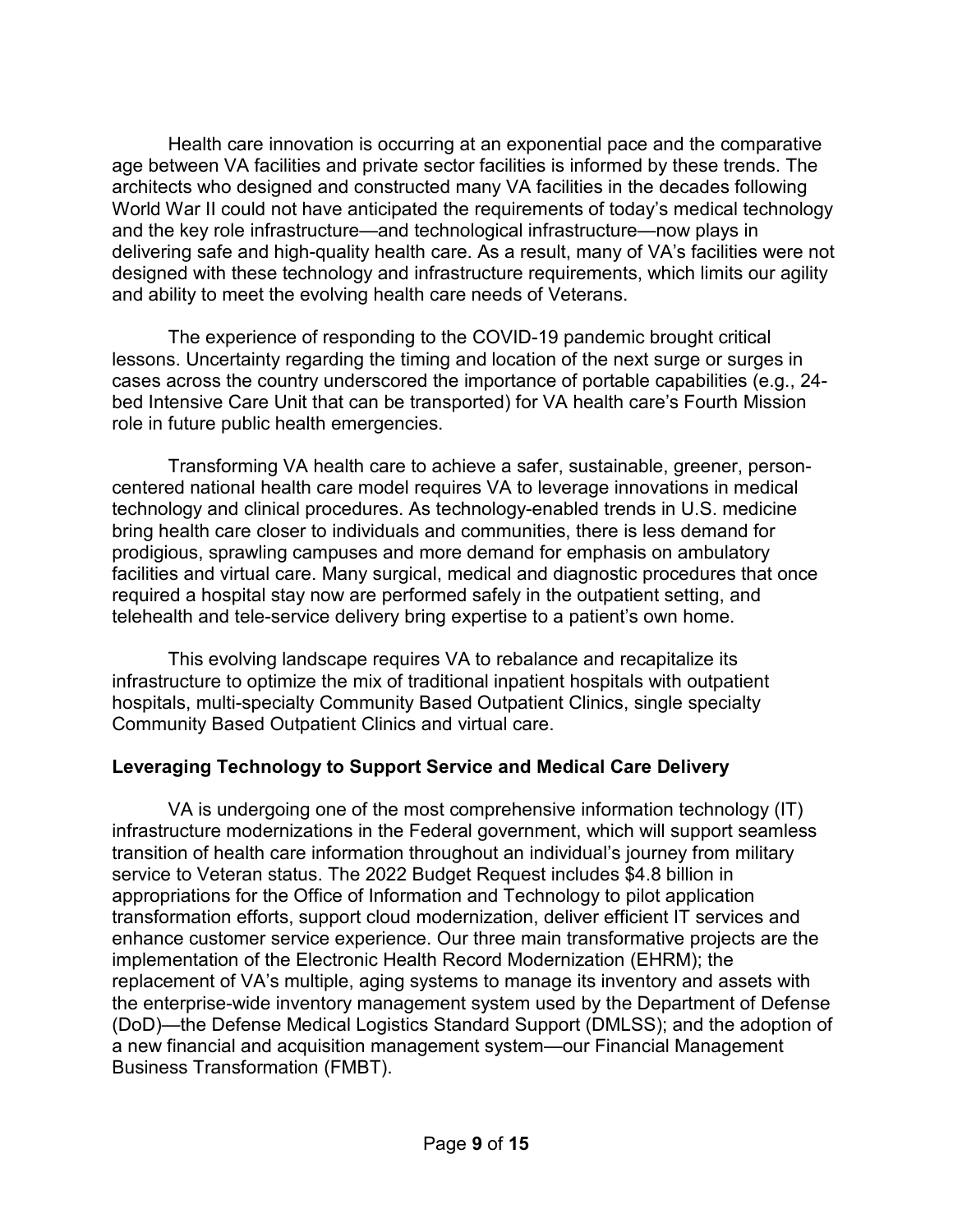#### *EHRM*

In October 2020, VA deployed a new electronic health record (EHR) system at the Mann-Grandstaff VA Medical Center in Spokane, Washington. This effort is one of the most complex and transformational enterprise-wide endeavors in the Department's history. The Budget includes \$2.7 billion in FY 2022, which maintains a significant level of investment in FY 2022 and in future years and ensures necessary infrastructure upgrades are in place. This EHRM appropriation is in addition to the request for the central IT appropriation. The vision for the new EHR system is to empower Veterans, Service members and care teams with longitudinal health care information to enable the achievement of health and life goals from Service in the military to Veteran status. The new EHR system also presents the opportunity to achieve unprecedented interoperability with the DoD and functions as a catalyst for advancing VA's leadership of health care in the United States.

In my first weeks in VA, I directed a 12-week strategic review of the EHRM program, which consists of a full assessment of ongoing activities in order to ensure the success of future EHR deployments. Based on opportunities identified at the first "golive" site in Mann-Grandstaff, the strategic review is focused on ensuring patient safety, identifying areas for additional productivity and clinical workflow optimization, change management and team-based training; and driving enhanced rigor into VA's management of cost, schedule, and performance. Additionally, we are conducting a human-centered design initiative to optimize the patient portal experience. We intend not only to get this right but to drive the industry forward alongside DoD. Furthermore, establishing strong, effective management of the EHRM program sets the tone for our other key efforts: modernizing supply chain management and enhancing financial and business transactions.

#### *VA Logistics Redesign (VALOR)*

VA's response to COVID-19 highlighted the shortcomings of the software and business practices supporting VA procurement, logistics and infrastructure operations, including a 50-year-old inventory system, separate procurement system and multiple stand-alone systems to manage property accountability, distribution and transportation. VA also uses multiple, stand-alone systems for health care technology and facility management, which limit enterprise visibility of assets and their respective readiness conditions. VA is requesting \$299 million in FY 2022, an increase of \$103 million (53%) from FY 2021, to continue its efforts in replacing these systems.

VHA is adopting DoD's proven software platform implementing the Defense Medical Logistics Standard Support (DMLSS) information technology system to modernize and standardize our supply chain, property, health care technology and facility management business lines. This improvement will allow us to manage the VHA supply chain and support functions and operate like other integrated medical systems. In doing so, we will ensure clinicians have the supplies and equipment where and when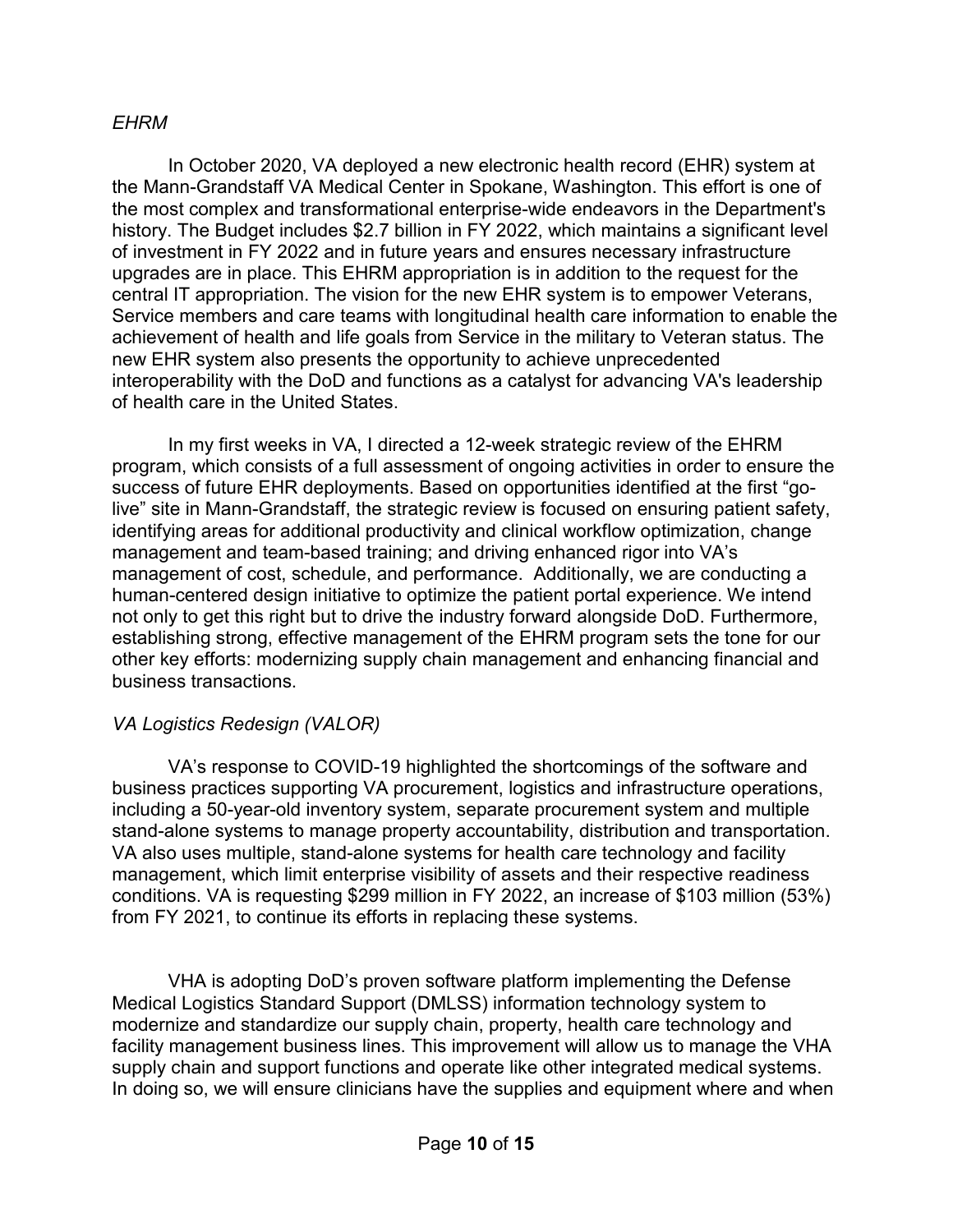needed to provide safe and high-quality care to our Veterans. VA completed the first DMLSS deployment at the James A. Lovell Federal Health Care Center in Chicago, Illinois, on September 21, 2020, and is continuing deployment on an accelerated schedule. We are grateful for the ARP funds that will help facilitate the continued modernization of VA's badly antiquated supply chain system.

By implementing DMLSS and standardizing our business practices, leaders at every level will be able to leverage new capabilities and capitalize on enterprise data to drive insights into operations and enable evidence-based decision-making. This implementation, too, offers significant opportunity for cost avoidance.

## *Financial Management Business Transformation*

In support of VA fiscal stewardship, the Financial Management Business Transformation (FMBT) program is increasing the transparency, accuracy, timeliness and reliability of financial and acquisition activities across the Department. The 2022 Budget includes \$357 million for FMBT, a program that is improving fiscal accountability to taxpayers and enhancing mission outcomes for those who serve Veterans. Our recent roll-out of the new Integrated Financial and Acquisition Management System (iFAMS) at NCA and VBA has not been without challenges and has exposed the incredible complexities inherent in a financial and acquisition system implementation of this magnitude. We are learning from these early deployments and adjusting our strategy accordingly. Nonetheless, these implementations bring us one step closer to providing a modern, standardized and secure integrated solution that enables VA to meet its objectives and fully comply with financial management and acquisition legislation and directives. The next system rollout is Enterprise Acquisition for NCA, which is scheduled for April 2022. System rollouts will then continue across the remaining Administrations and Staff Offices until enterprise-wide implementation is complete.

# **An Evolving Landscape Will Influence How VA Cares for Veterans**

As VA addresses challenges and longstanding issues, several long-term demographic and fiscal trends will shape VA's ability to serve Veterans in the future. Although the U.S. Veteran population is aging and shrinking and simultaneously becoming more diverse, demand for VA services continues to increase. As the Veteran population continues to evolve, it also continues to use VA more—most likely the result of nearly 20 years of sustained conflict, longer average terms of service for military personnel and rising health care and educational costs that will incentivize more Veterans to use the VA benefits they have earned. U.S. health care is changing, too, from a hospital-centric model of care to dispersed (and even virtual) care that can be delivered through networks of direct and purchased-care providers.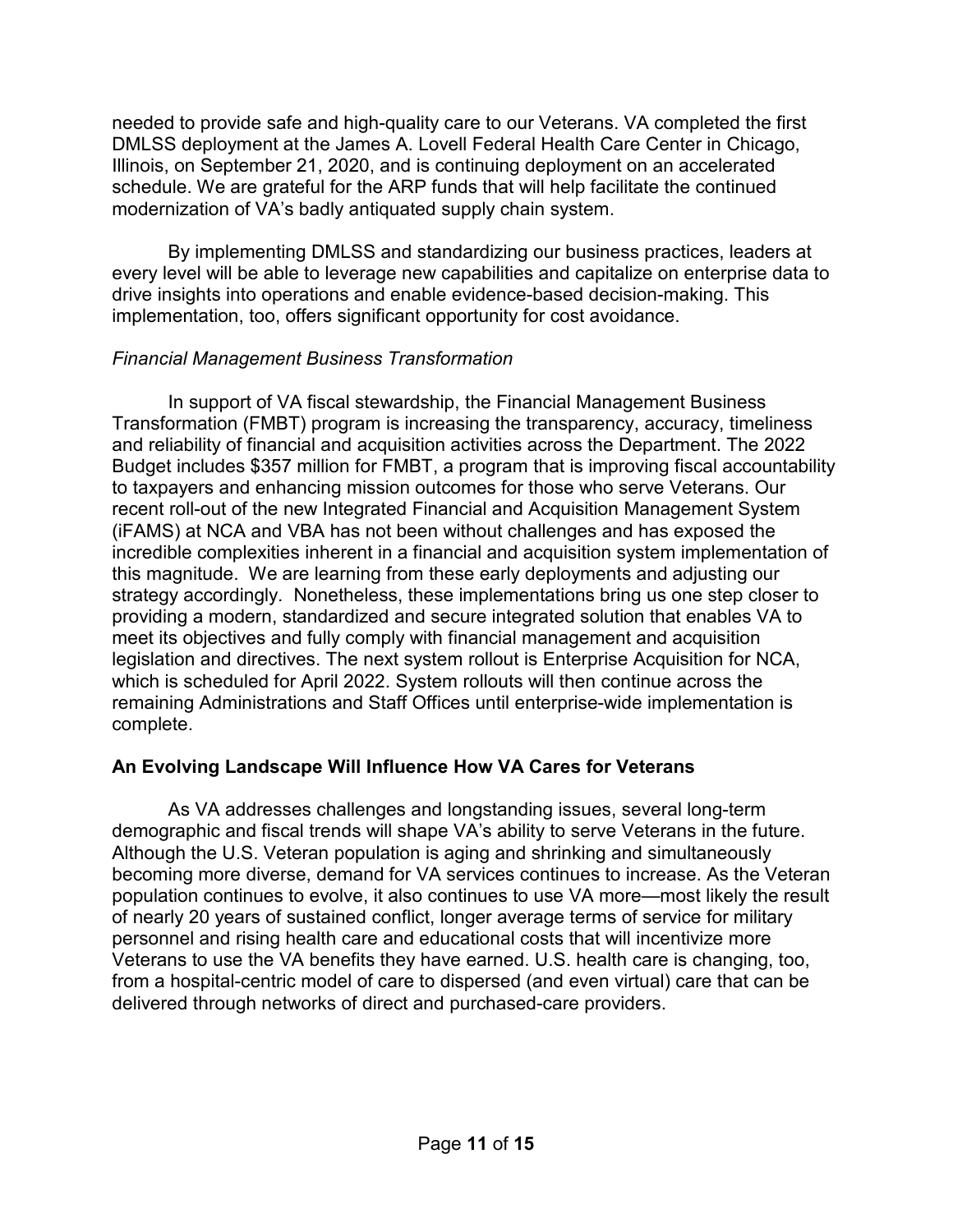## **Congressional Support**

Over the past several years, Congress has generously supported VA's budget requests, which have enabled the Department to address new and growing challenges. More recently, Congress passed the ARP, which will, among other things:

- 1. Help ensure health care access for the 9.2 million enrolled Veterans who may have delayed care or have more complex health care needs because of the COVID-19 pandemic;
- 2. Forgive Veteran health care copayments and other cost shares and reimburse copays and other cost shares for care and prescriptions from April 6, 2020 through September 30, 2021;
- 3. Fund construction grants and payments to State Veterans Homes to greatly improve the living conditions of our most vulnerable Veterans;
- 4. Provide up to 12 months of training and employment assistance for unemployed Veterans to enter high demand occupations; and
- 5. Help reduce the backlog of disability compensation and pension claims, which has grown from 73,000 in March 2020 to 188,000 in May 2021.

The Department is grateful for the ARP, which not only will enhance VA's ability to deliver world class services to Veterans and their families, but also will ease thousands of Veterans' worries by forgiving some debt, speed up VA disability compensation claims adjudication and provide much needed funding to retrain Veterans in high-demand occupations. We will work diligently to ensure these funds are effectively and efficiently used.

#### **New Statutory Authorities**

Over the past 3 years, Congress has passed into law numerous, far-reaching pieces of legislation, including the *John S. McCain III, Daniel K. Akaka, and Samuel R. Johnson VA Maintaining Internal Systems and Strengthening Integrated Outside Networks Act of 2018 (VA MISSION Act of 2018),* the *Commander John Scott Hannon Veterans Mental Health Care Improvement Act of 2019*, the *Veterans Comprehensive Prevention, Access to Care, and Treatment Act of 2020* (Veterans COMPACT Act of 2020), *the Johnny Isakson and David P. Roe, M.D. Veterans Health Care and Benefits Improvement Act of 2020 and the National Defense Authorization Act (NDAA) for Fiscal Year 2021.*

The 2022 Budget Request includes over \$500 million within VA's Medical Care accounts to begin implementing new and recently expanded health care programs for Veterans, including a new grant program for suicide prevention outreach, increased eligibility for emergency suicide prevention treatment, new investments in women's health programs, expansion of homeless programs, and military sexual trauma services. The funding also will further support the Department's efforts to address substance use disorders.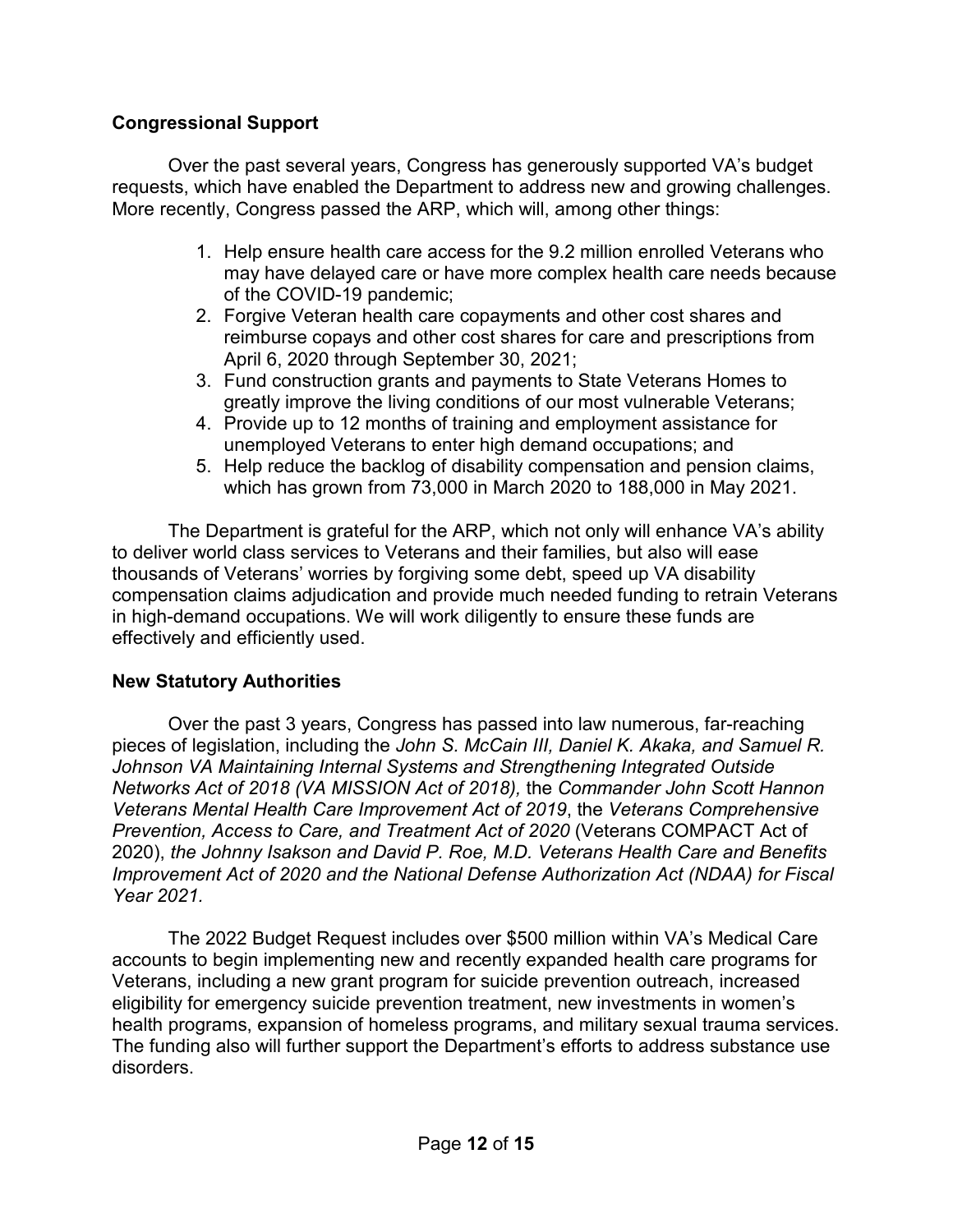#### **Environmental Exposures**

For some medical conditions that develop after military service, the information needed to connect these conditions to military service may be incomplete. Information may be needed about specific in-service exposures or there may be incomplete scientific or medical evidence as to whether an exposure causes a particular condition. These issues loom large for all Veterans, represented currently by post-9/11 Veterans, whose exposures to airborne and other environmental hazards may result in unknown long-term health impacts. I am committed to a full review of how VA provides health care and benefits to Veterans exposed to environmental hazards to be responsive to the Veterans we serve. I believe it is possible to strike a balance between the needs of Veterans and the need for an evidentiary scientific basis for action.

In 2019, Congress passed legislation expanding benefits to tens of thousands of Blue Water Navy (BWN) Vietnam Veterans. As of May 1, 2021, VA has completed more than 54,000 BWN claims and paid out nearly 900 million in retroactive benefits. More recently, VA added three new diseases to the Agent Orange presumptive conditions list in the FY 2021 NDAA. VA will begin implementing these provisions so that Vietnam Veterans will no longer wait for these earned benefits. As the Department harnesses its resources to execute these new requirements and ensure Veterans receive the benefits they have earned, I have also recommended initiation of rulemaking to establish a presumption of service connection for respiratory conditions related to exposure to particulate matter and other airborne hazards, which may conclude such conditions as asthma, rhinitis, and sinusitis for Gulf War Veterans. This decision was based on the first iteration of a newly formed internal VA process to review scientific evidence relating to exposures. VA will conduct broad outreach efforts to reach impacted Veterans and encourages them to participate in the rulemaking process.

# **Research**

The Budget includes \$882 million, the largest year-over-year increase in recent history, for medical and prosthetic research. This historic investment will advance the Department's understanding of the impact of traumatic brain injury (TBI) and toxic exposure on long-term health outcomes while continuing to prioritize research focused on the needs of Veterans to include Mental Health and Suicide, Rare Cancers and Prosthetics as well as other disease areas.

Increased TBI investment will enhance cutting-edge diagnostics and treatments such as investigating the role genomics plays in resilience and recovery from blast exposure, validating blast models, and studying the link between TBI and suicide. Further investment in environmental exposure includes the VA Military Exposures Research Program (MERP), capacity building with Federal partners, and expanding the workforce in military exposures research and training.

VA will also invest additional resources, including from the American Rescue Plan, to advance the Department's understanding of coronavirus related research and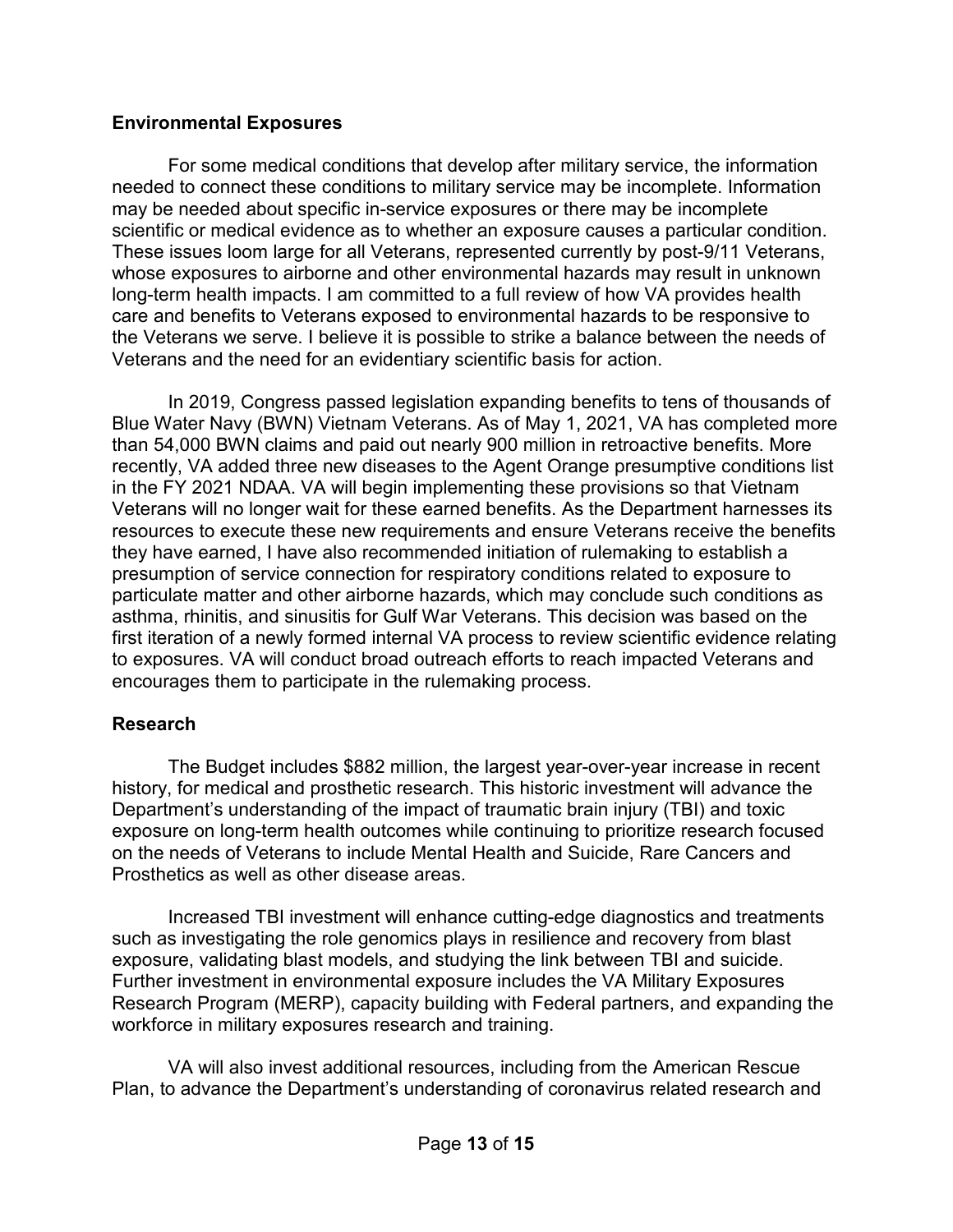impacts. To remain on the cutting edge of technology, VA will focus on software-as-aservice, cloud computing, and data security, and will continue to partner with the Department of Energy (DOE) to capitalize on DOE's computing power and technical expertise to put Veteran data to work.

## **Diversity, Equity and Inclusion**

Diversity, equity, and inclusiveness are standards fundamental to everything we do. We will welcome all Veterans, including women Veterans, Veterans of color, and LGBTQ+ Veterans. Every person entering a VA facility must feel safe, free of harassment and discrimination, and we will never accept discrimination, harassment or assault at any VA facility. We will provide a safe, inclusive environment for Veterans and VA employees.

Diversity is a strength, never a weakness, among Veterans, VA employees and all of America. Leveraging diversity, equity and inclusiveness will produce the excellence in all our interactions with Veterans. I recently instructed my team to establish a 120-day task force on diversity, equity and inclusion. The task force's goal is to offer concrete, actionable recommendations while building solidarity across the VA system on diversity, equity and inclusion. To support the Department's commitment to strengthening VA's diversity program and preventing and resolving discrimination at the early stages, the Office of Human Resources and Administration created the new Office of Resolution Management, Diversity, and Inclusion (ORMDI) by consolidating the Office of Diversity and Inclusion and with the Office of Resolution Management. The budget for this combined office will increase by \$12.9 million and 74 FTE. These resources will also provide a robust harassment prevention program and counseling services while advancing equity for all who have been historically underserved.

The Budget Request also furthers the commitment of the VHA Office of Health Equity to help eliminate health disparities based on race, gender, age, religion, socioeconomic status or disability by improving health outcomes for underserved Veteran populations.

# **Empowering Leaders to Implement Positive Change**

I am mindful VA's capabilities have not always risen to the needs of our Veterans. Consistent throughout many of these past shortcomings has been a theme of leadership inconsistency and cultural challenges. To rebuild trust and restore VA as the premier agency for ensuring the well-being of America's Veterans, I am focusing on building a diverse team of professional, experienced leaders who bring a great breadth and depth of knowledge in government and Veterans issues. To that end, we recently stood up a commission to identify candidates to lead and manage VHA.

At the same time, I also am working to retain the talented and hard-working leaders we currently have by empowering them to make decisions in a structure that allows them to do what's right for Veterans. As an initial step in support of that effort, I